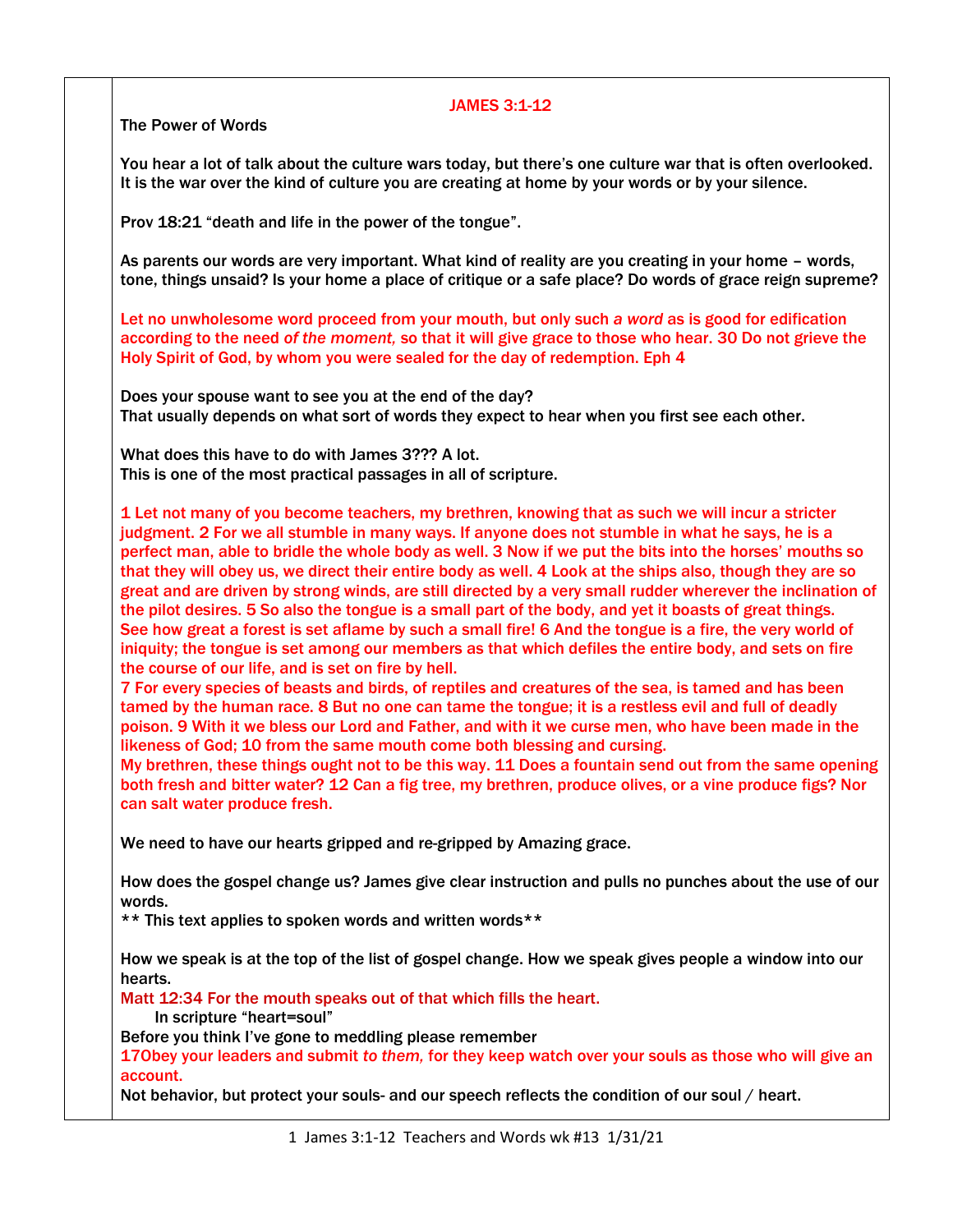| <b>Paul Tripp - LEAD</b><br>It's souls that leaders are held accountable to protect. Soul points to the inner person, his thoughts,<br>desires, motives, weaknesses, strengths, level of maturity, susceptibilities, etc. It means knowing<br>someone at the level of his heart so that you can predict where he may step over God's wise<br>boundaries.                                                                                   |
|--------------------------------------------------------------------------------------------------------------------------------------------------------------------------------------------------------------------------------------------------------------------------------------------------------------------------------------------------------------------------------------------------------------------------------------------|
| v. 1-2 Warning to teachers<br>v. 3-5 disproportionate power of the tongue<br>v 5b-8 deadly potential<br>v 9-12 glaring inconsistency of the tongue                                                                                                                                                                                                                                                                                         |
| v. 1-2 Warning to teachers- A Professional Hazard<br>The audience has been dispersed so new teachers were necessary. Some needed to be addressed with<br>warnings v 1-2, 14. "We all stumble in many ways." James includes himself as he demonstrates his<br>own confession of sin.                                                                                                                                                        |
| NOTE: No hint of perfectionism in James or the rest of scripture. There are no perfect pastors, teachers,<br>or church members.<br>It is not unusual that James directs our attention to the sin related to speech by warning 'teachers'.                                                                                                                                                                                                  |
| "Teachers are more susceptible to judgment than others because they regularly engage in that activity<br>which is the hardest to keep from sin-one's speech." Doug Moo                                                                                                                                                                                                                                                                     |
| James broadens from teachers to all - 'anyone'.<br>v. 2 sign of maturity - control of the tongue. If anyone does not stumble in what he says, he is a perfect<br>man, able to bridle the whole body as well. That is a BIG "IF"<br>The impact of the tongue on our lives is huge.<br>Control of speech= control of one's whole life. DO YOU BELIEVE THAT?                                                                                  |
| v. 3-5 The disproportionate power of the tongue<br>Some of you have horses and you know the reality of this.<br>The ability for a small person to control a 1000 lbs horse is possible by a small bit in the horse's mouth.<br>The massive animal is directed by something so small.<br>The same is true for the rudder of ship. Large ships are guided by a small rudder according to the will of<br>the pilot                            |
| SO TOO FOR THE TONGUE! V 5                                                                                                                                                                                                                                                                                                                                                                                                                 |
| There is an inverse relationship between the size of the tongue and the amount of damage it can do.<br>"Our tongue is only the tip of the iniquity iceberg. The proof that all humans are inescapably flawed is<br>right between our teeth." Douglas O' Donnell                                                                                                                                                                            |
| This text puts us on high alert.<br>"It does not do to leave a live dragon out of your calculations, if you live near him." - J.R.R. Tolkien, The<br>Hobbit, or There and Back Again<br>The dragon lives between our teeth. Don't leave it out of your calculations as you seek to glorify God, or<br>even if you don't seek to glorify God. Don't ignore this dragon no matter what path you are following.<br>THAT IS GREAT FREE ADVICE. |
| Words are powerful. They direct our lives and the lives of others 1-5                                                                                                                                                                                                                                                                                                                                                                      |
| "We ask ourselves how we are to control the powerful forces within us that drive us into sin, and James<br>replies by talking about something we never considered-do we control our tongues? There are<br>pressures of adversity and the pressures of prosperity, there are sudden and unexpected shocks-the                                                                                                                               |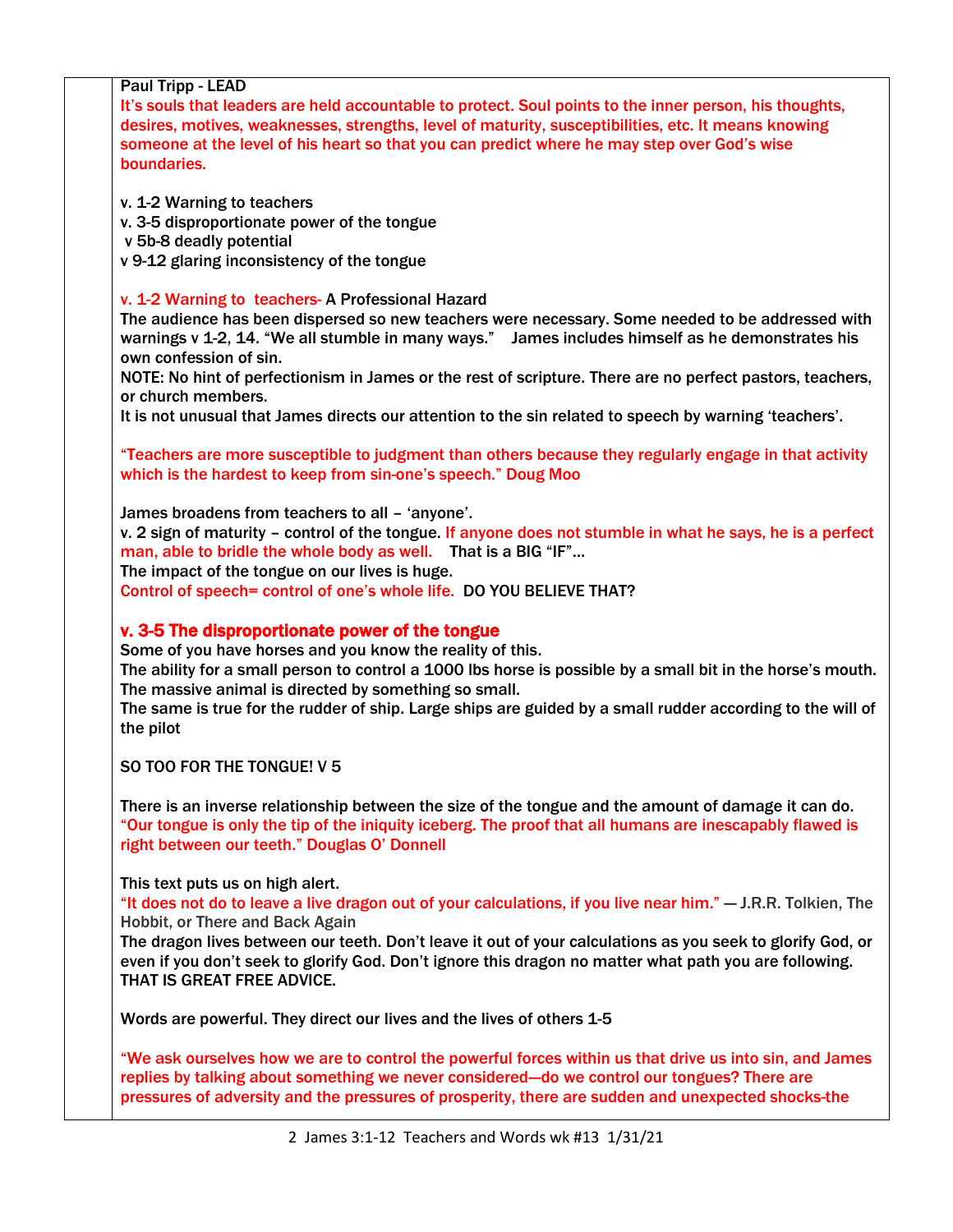blows which life administers to us. Can we hold our course? James' marine illustration is not at all wide of the mark as a description of life with its tides, currents and storms. Once again, there is a rudder to hold the ship on course, and the tongue is that rudder. This teaching strikes us as so unexpected. But should this surprise us quite so much? The control of the tongue is more than an evidence of spiritual maturity, it is the means to it." Alec Motyer

How often do you consider the role of your tongue in a besetting sin in your life? Do you consider how subduing the tongue might impact subduing that sin by the grace of God? Controlling the tongue is evidence of and a means to spiritual maturity.

We underestimate the power of words - One of the great lies of our culture is "Sticks and stones may break my bones, but words will never hurt me." FAKE NEWS

Our words impact others, as much, or more than anything we do.

 Some of us are still deeply impacted by words that were spoken to us or about us when we were young – Good words or critical words.

 "Get over it" is easier said than done because according to James, words are more powerful than we want to admit.

Words may seem small but they carry the power to shape our lives. Note the images used: rudder and bit

Words can unravel the fabric of your relationships. Words have caused murders, crimes of passion, suicide, divorce, run-away kids, broken friendships, wars. They can set a forest on fire.

\*\*SIDE ROAD\*\* While our words are powerful, we DO NOT HAVE THE POWER TO speak things into being. The new thought concept of "Manifesting" is a warmed over secularized version of the 'word/faith' movement which taught 'name it-claim it." Just say it with your words with enough faith and you can make it happen. NO!! ONLY God HAS THE POWER TO SPEAK things into being.

## v 5b-8 Deadly Potential -- Fire

This potential is described in tragic detail – a world of iniquity set on fire by hell itself. Does this shock or surprise you? Do we really give that much thought to the scorching fire unleashed by the tongue? WE SHOULD. It would save us from many regrets.

 EX: "that speaker was ON FIRE." The reference is to his or her words and delivery style, not to the combustible nature of the wardrobe.

 EX: movies, shows, novels where there is a falling out and the typical conversation sounds something like this…"I said some things and then he/she said some things and now we haven't spoken to each other for weeks, months or years." THINGS CAN ESCALATE MUCH FASTER THAN WE REALIZE.

If you've experienced an out of control fire, then you know what this is like. It doesn't take much for that flame to become a blaze out of control. Sinful words can set a marriage, a family, a church, a workplace or a nation ablaze.

Fire, where it's not supposed to be, is frightening, right Dan

Take heed to what James is saying about the unbridled tongue. This imagery should scare us.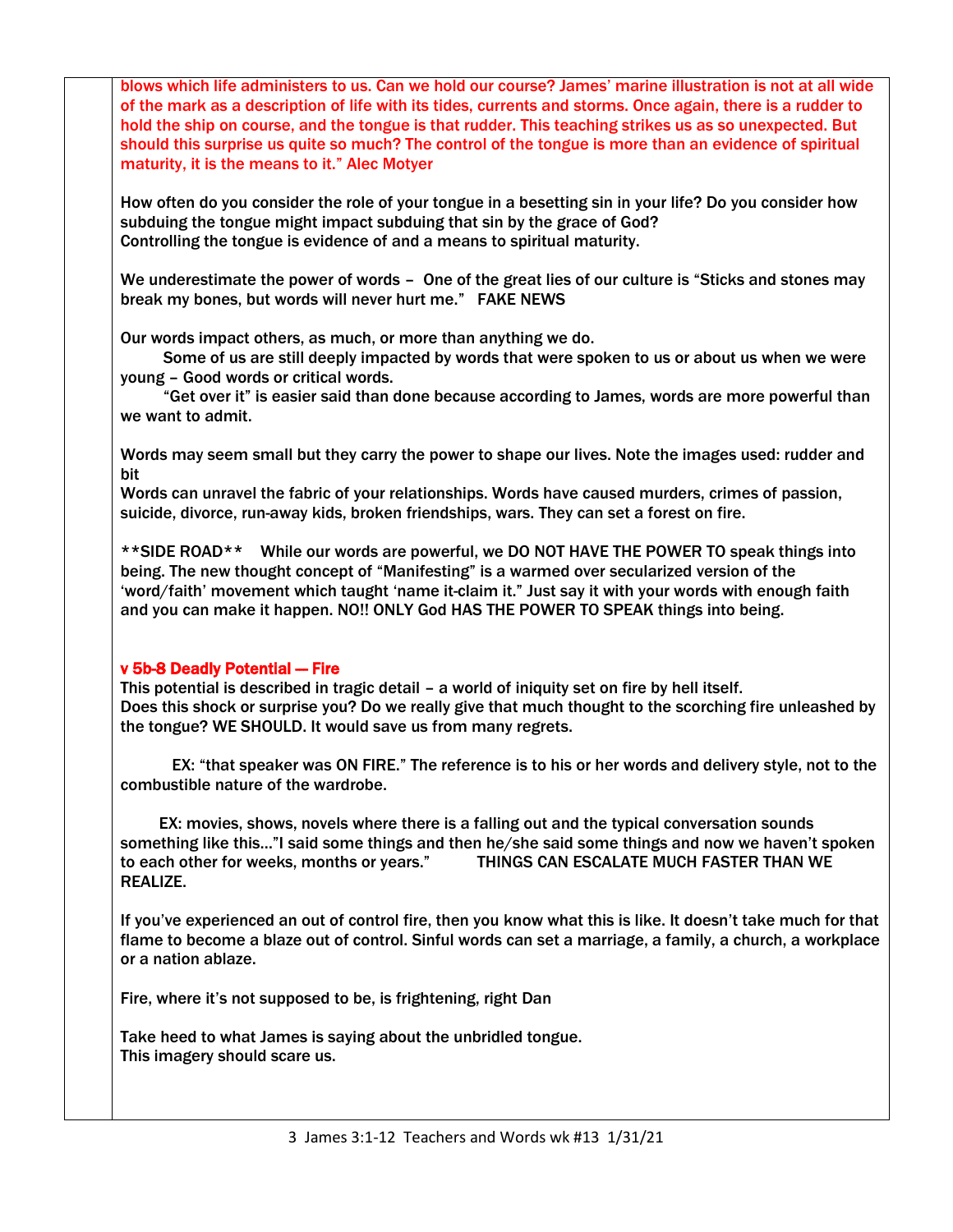| EX: Raylan GivensThe key word in firearm is "fire." When the pin hits the cap, makes the                        |
|-----------------------------------------------------------------------------------------------------------------|
| charge explode, meaning there's a spark, which should be of some concern to a man soaked in                     |
| gasoline.                                                                                                       |
| If our hearts are soaked in sin, then the wrong word from our tongue should be of some concern                  |
| for it can be a spark that will set our life ablaze.                                                            |
|                                                                                                                 |
| EX: fire is not something to be played with - Couple that didn't want to take their dry Christmas               |
| tree to the dump, so they decided to feed it slowly into their fireplace. It only takes a spark and BOOM,       |
| the tree explodes and burns down the house.                                                                     |
| https://www.dallasnews.com/news/2021/01/11/mckinney-resident-tries-to-burn-christmas-tree-in-                   |
| fireplace-a-bad-idea-say-firefighters-called-to-scene/                                                          |
|                                                                                                                 |
| DON'T BE THAT COUPLE trying to feed unbridled words into your relational fireplace. Take a time out.            |
| Get alone and pray for a godly humble heart. Call in someone to mediate or referee. Overlook it. But            |
| don't play with fire.                                                                                           |
|                                                                                                                 |
| Apply this to the unbridled keyboard which can create the blaze. This message intends to be sobering            |
| and frightening.                                                                                                |
| <b>THE TONGUE IS:</b>                                                                                           |
| -A fire                                                                                                         |
| -A world of iniquity set among our members                                                                      |
| -It sets on fire the course of life                                                                             |
| -It is set on fire by hell - the source of this destruction is hell itself. The enemy comes to kill, steal, and |
| destroy and the path of destruction is often the tongue.                                                        |
|                                                                                                                 |
| Eph 4 Therefore, laying aside falsehood, speak truth each one of you with his neighbor, for we are              |
|                                                                                                                 |
| members of one another. 26Be angry, and yet do not sin; do not let the sun go down on your anger,               |
| 27 and do not give the devil an opportunity.                                                                    |
| Your unresolved angry words give the devil an opportunity and he is an opportunist. He is lurking and           |
| waiting to get a foot or a toe in the door.                                                                     |
|                                                                                                                 |
| EX: the video drama #1 from last week's SS class - that short scene in the kitchen escalated really             |
| quickly, and it was all because of the unbridled tongues of the husband and wife.                               |
| Who saw that as an opportunity to destroy??? The Devil                                                          |
| Has he ever had an open door to YOUR kitchen, living room, or bedroom?                                          |
|                                                                                                                 |
| v. 7-8 No hope for a human remedy. This is a humbling reality. We can tame all manner of animals, but           |
| NO ONE can tame the tongue.                                                                                     |
|                                                                                                                 |
| EX: Gerstner at conference: "Man is a rat" Someone there was offended and said he should                        |
| apologize so when they resumed Gerstner took the mic and said, "I need to apologize. Earlier I said,            |
| 'Man is a rat'. I apologize to the rat."                                                                        |
| The rat doesn't set the world on fire with his words, but we do.                                                |
|                                                                                                                 |
| v 9-12 The Glaring Inconsistency of the Tongue                                                                  |
| EX: Bob B - kids from rough background were taken to church on Wed night – cursing at each                      |
| other on the way there and quoting Bible verses on the way home.                                                |
| HOW many of us are like that on Sunday morning?                                                                 |
|                                                                                                                 |
| What a contrast - Blessing God vs cursing men - the highest form of speech vs the lowest form of                |
| speech. Cursing men or women doesn't have to contain profanity or vulgarity; it is simply to strike out         |
| verbally in anger.                                                                                              |
|                                                                                                                 |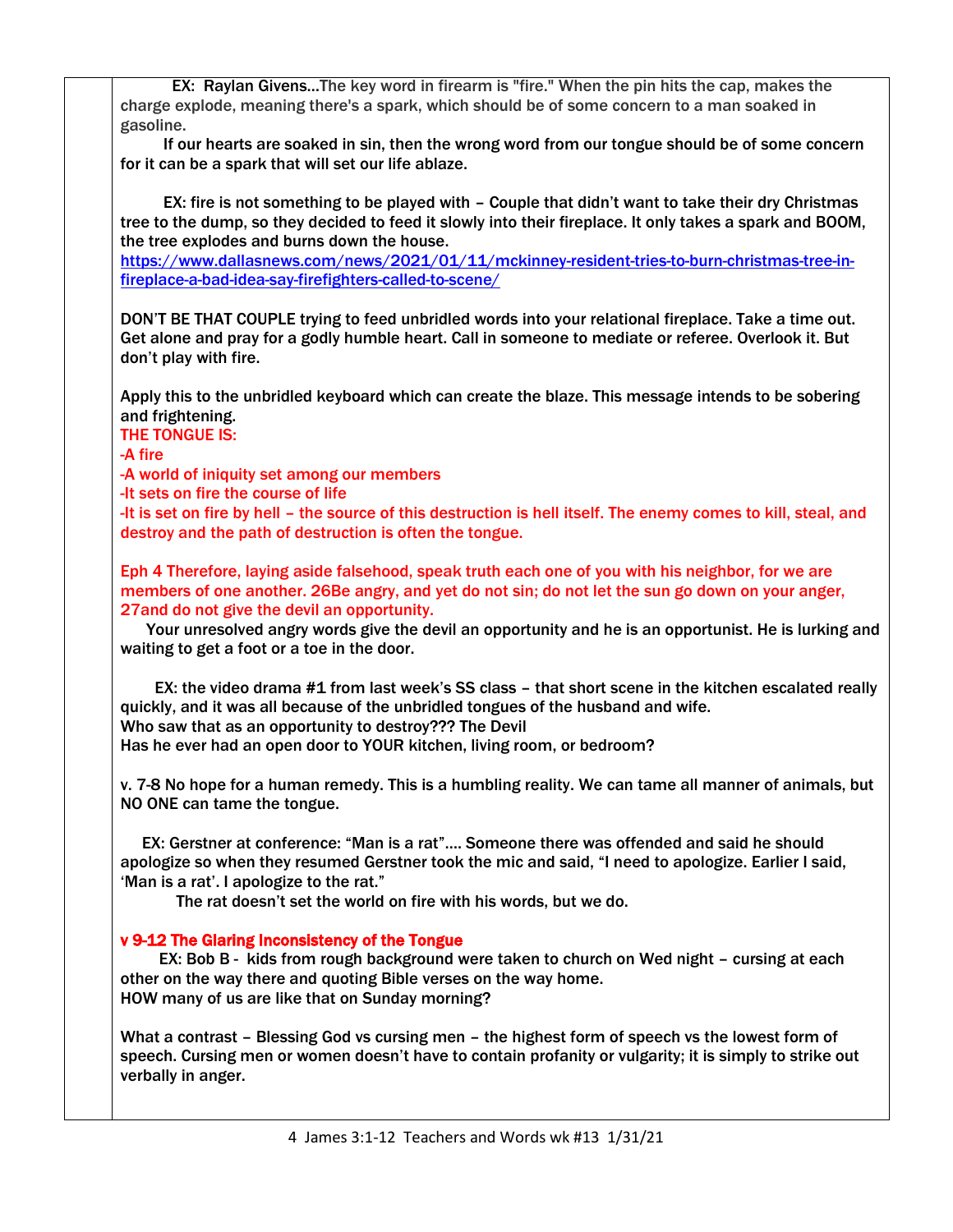Apparently, this type of problem was going on with the audience; likely on the day of worship. Blessing God then cursing men. This MUST NOT be tolerated. v. 11-12 three images that show the inconsistency that must be avoided. Genuine faith will lead to godly speech – the good works that James has been talking about for two chapters begin with godly speech. EX: my life changed in this area immediately v. 1-12 help us recognize our need. We need help. We need divine intervention and God did intervene by sending his Son to die for our unbridled tongues. Consider the miracle of grace that you are even here and lifting your voice in praise, and hopefully your hearts in praise as well. Singing praises and giving thanks is a great way to tame the tongue. Col 3:16 Let the word of Christ richly dwell within you, with all wisdom teaching and admonishing one another with psalms *and* hymns *and* spiritual songs, singing with thankfulness in your hearts to God. 17 Whatever you do in word or deed, *do* all in the name of the Lord Jesus, giving thanks through Him to God the Father. Only one man has been perfect regarding his tongue. To show the sinlessness of Christ, Peter shows that 'while being reviled, he did not revile in return." 1 Peter 2 21 For you have been called for this purpose, since Christ also suffered for you, leaving you an example for you to follow in His steps, 22 WHO COMMITTED NO SIN, NOR WAS ANY DECEIT FOUND IN HIS MOUTH; 23 and while being reviled, He did not revile in return; while suffering, He uttered no threats, but kept entrusting *Himself* to Him who judges righteously Jesus is the Word of God made flesh. He is the messenger and the message to sinners. We need the Living Word to take control of our hearts so that our words are transformed. Do you know him? If you take His Name do your Words reflect His grace and glory? Jesus is the way to the peaceable fruit of righteousness described in James 3:13-18 More on this next week